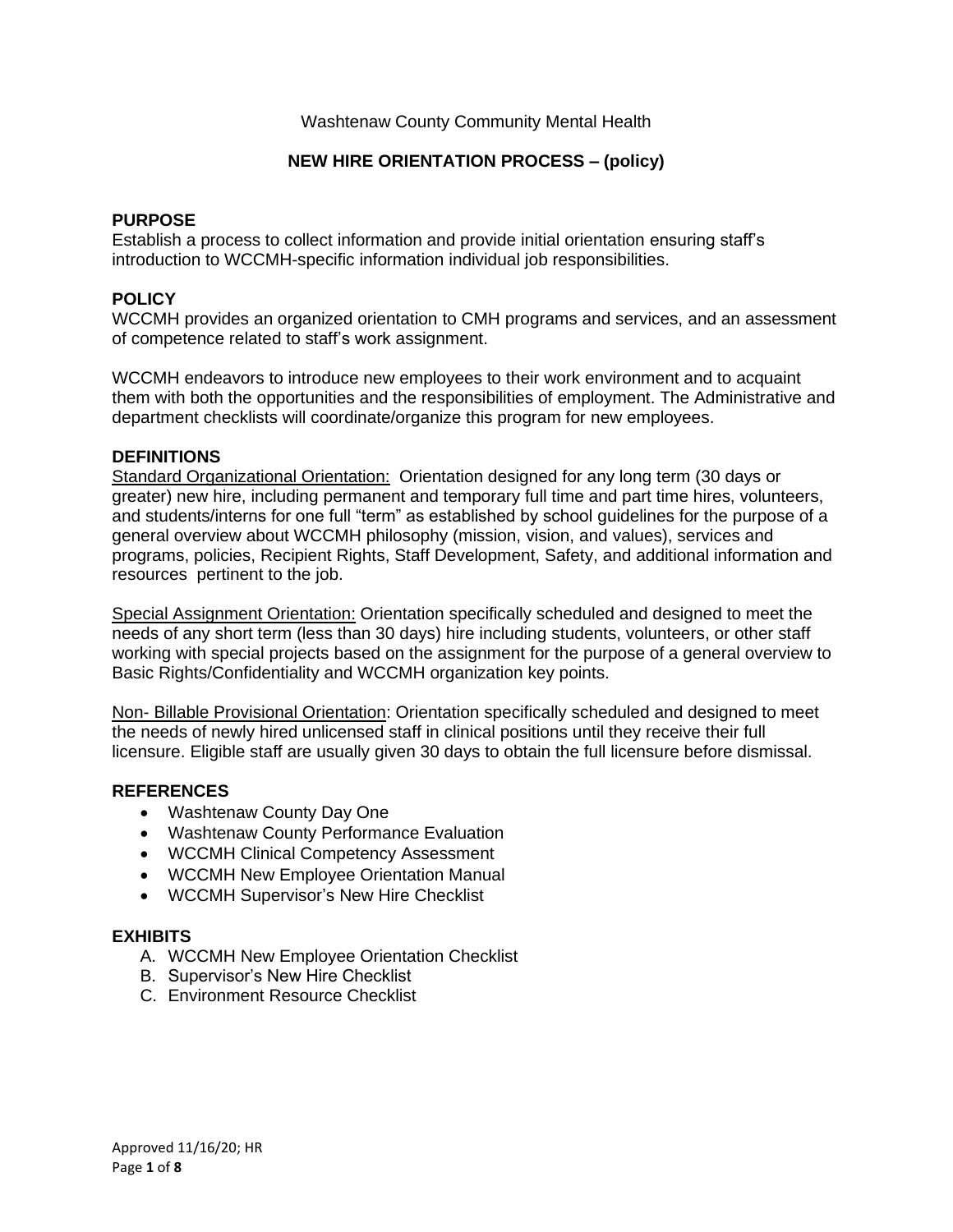# **EXHIBIT A**

# **Washtenaw County Community Mental Health New Employee Orientation Checklist/Sign off**

| NAME         | <b>DATE</b>                                                                    |  |
|--------------|--------------------------------------------------------------------------------|--|
|              |                                                                                |  |
| П            | Attend Washtenaw County New Employee Orientation                               |  |
| П            | <b>New Employee Orientation Checklist</b> (Return this before you leave today) |  |
| □            | Mission, Vision, Values, and Principles                                        |  |
|              | CMH, Washtenaw County, and MDDHS<br>$\circ$                                    |  |
|              | Working with Peers as Colleagues<br>$\circ$                                    |  |
| $\mathbf{L}$ | <b>Strategic Plans</b>                                                         |  |
| П            | Program Information                                                            |  |
| П            | Performance Improvement/Program Evaluation/Audit Information                   |  |
|              | <b>Outcomes Facilitation Overview</b><br>$\circ$                               |  |
|              | Reporting Patient Safety Concerns<br>$\circ$                                   |  |
| $\Box$       | <b>CMH Policies and Procedures</b>                                             |  |
|              | Recipient Rights (Overview and links to information)                           |  |
|              |                                                                                |  |

- o Ethics Agreement/Verification of 30-Day Recipient Rights Orientation and **Training**
- o Summary of Abuse and Neglect Reporting Requirements
- o Recipient Rights Policies
- o Chapter 7, 7a Mental Health Code (summarized in the Rights Booklet)
- o Incident Reporting
- □ Staff Development
	- o Onboarding/Orientation and Evaluation
	- o CMH Training Requirements (What/When/How)
	- o County Orientation and Intro to Professional Development
	- o PD Made EZ user cheat sheet
- □ Safety Information
	- o Safety Orientation Packet

Approved 11/16/20; HR Page **2** of **8**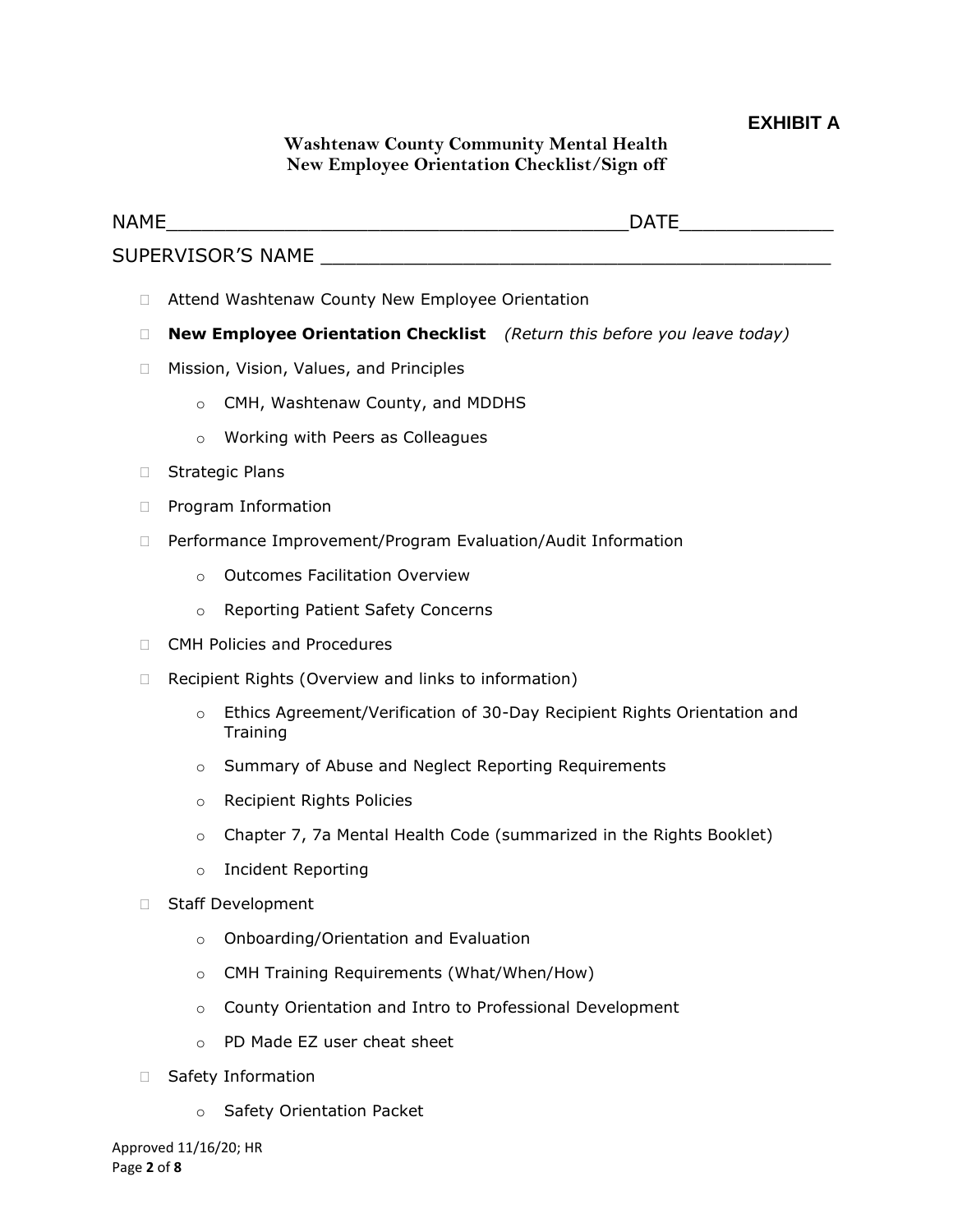- o CMH Communication Protocol for Field Visits and End of Day Check Out
- o CMH Protocol for Promoting Personal Safety during Outreach and Home Visits
- o CMH Protocol for Promoting Automobile Safety in the Community
- o County Safety Resource Links ([Home](https://employee.ewashtenaw.org/) → [Services for Employees](https://employee.ewashtenaw.org/individual_employee_services) → Employee Safety)
- o Emergency Response (Management and Consumer Specific)
- Additional Resources
	- o Time Entry
	- o Clinical Documentation Guidelines
	- o "Do Not Use" list of Abbreviations
	- o Cheat Sheets and Resource numbers
	- o Org Charts
- □ Additional Agreements & Guidelines for Staff and Persons Served by WCCMH
- *(The following documents should all be signed and returned before you leave today)*  $\circ$  Ethics Agreement/Verification of Recipient Rights orientation and training
	- o Ethical Practices Agreement (if applicable)
	- o Statement of Outside Employment or Income (if applicable)
	- o Confidentiality Agreement
	- o Deficit Reduction Act/Medicaid Integrity Acknowledgement

 $\_$  ,  $\_$  ,  $\_$  ,  $\_$  ,  $\_$  ,  $\_$  ,  $\_$  ,  $\_$  ,  $\_$  ,  $\_$  ,  $\_$  ,  $\_$  ,  $\_$  ,  $\_$  ,  $\_$  ,  $\_$  ,  $\_$  ,  $\_$  ,  $\_$  ,  $\_$  ,  $\_$  ,  $\_$  ,  $\_$  ,  $\_$  ,  $\_$  ,  $\_$  ,  $\_$  ,  $\_$  ,  $\_$  ,  $\_$  ,  $\_$  ,  $\_$  ,  $\_$  ,  $\_$  ,  $\_$  ,  $\_$  ,  $\_$  ,

- o Emergency Contact Information
- o ACH Vendor request (Optional)

#### Employee Signature **Date** Date of *Employee* Signature **Date**

 $\_$  ,  $\_$  ,  $\_$  ,  $\_$  ,  $\_$  ,  $\_$  ,  $\_$  ,  $\_$  ,  $\_$  ,  $\_$  ,  $\_$  ,  $\_$  ,  $\_$  ,  $\_$  ,  $\_$  ,  $\_$  ,  $\_$  ,  $\_$  ,  $\_$  ,  $\_$  ,  $\_$  ,  $\_$  ,  $\_$  ,  $\_$  ,  $\_$  ,  $\_$  ,  $\_$  ,  $\_$  ,  $\_$  ,  $\_$  ,  $\_$  ,  $\_$  ,  $\_$  ,  $\_$  ,  $\_$  ,  $\_$  ,  $\_$  , Facilitator Signature **Date** Date of *Each Control* Date Date

Rev 1/17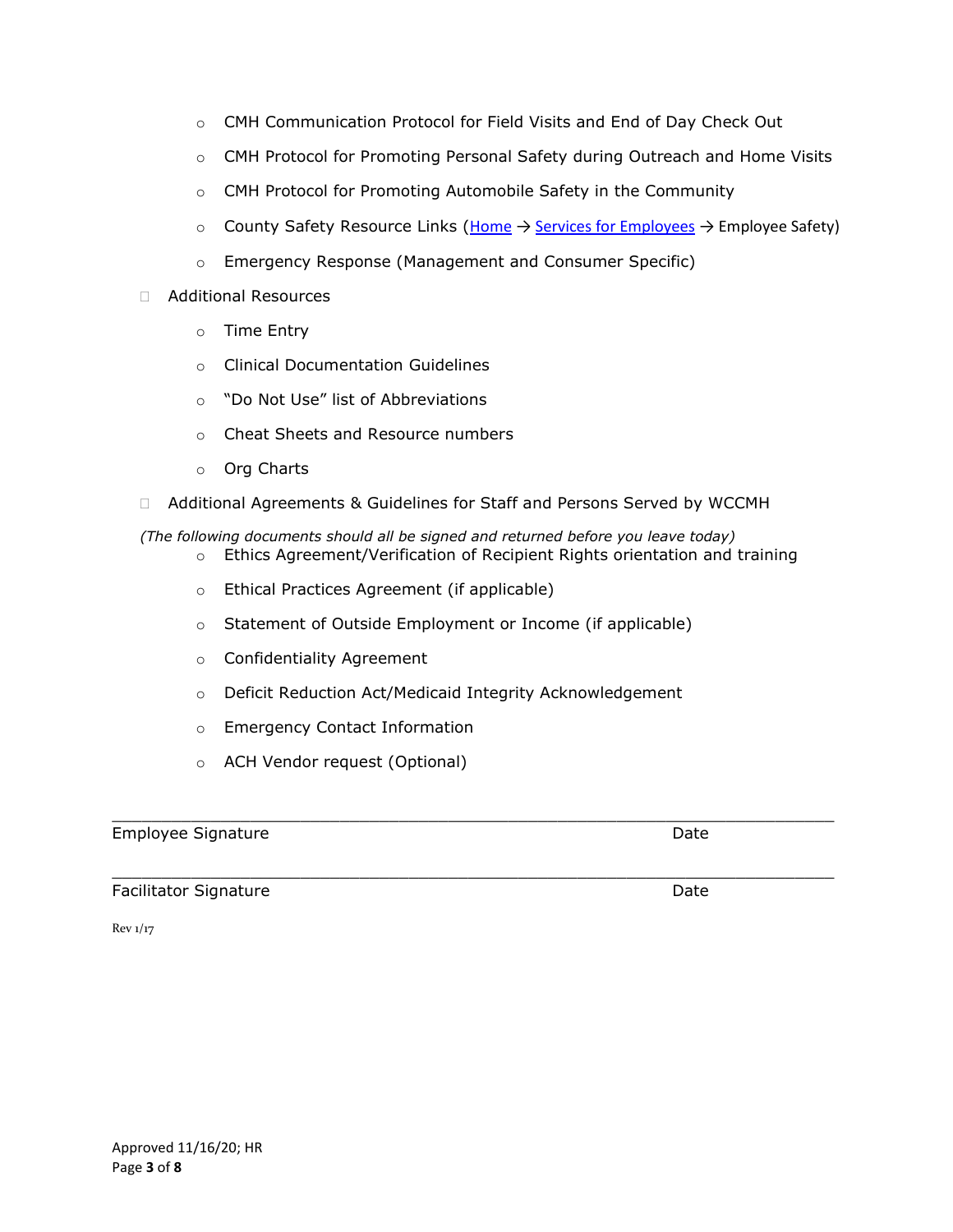| <b>Supervisor's New Hire Checklist</b> |
|----------------------------------------|
| (also available on the M drive)        |

| <b>Time</b><br><b>Frame</b> | <b>Activity</b>                                   | <b>Responsible</b><br><b>Person</b> | <b>Date</b><br><b>Completed</b> |
|-----------------------------|---------------------------------------------------|-------------------------------------|---------------------------------|
|                             |                                                   |                                     |                                 |
| $2 - 3$                     | <b>Offer Letter</b>                               | Supervisor,                         |                                 |
| weeks                       | Background release signed<br>٠                    | Administrative                      |                                 |
| prior to                    | Application signed<br>$\bullet$                   | Support and New                     |                                 |
| start date                  | NPI number (if applicable)<br>٠                   | Staff                               |                                 |
|                             | <b>TB Test</b><br>$\bullet$                       |                                     |                                 |
|                             | Copy of Driver's License<br>$\bullet$             |                                     |                                 |
|                             | Driver Eligibility document                       |                                     |                                 |
|                             | Transcripts sent<br>٠                             |                                     |                                 |
| One                         | Office Space clean and ready<br>$\bullet$         | Supervisor                          |                                 |
| week                        | Name plates<br>٠                                  |                                     |                                 |
| prior to                    | Initial office supplies<br>٠                      |                                     |                                 |
| start date                  | Shadowing schedule<br>$\bullet$                   |                                     |                                 |
|                             | Place technology order with IT<br>$\bullet$       |                                     |                                 |
|                             |                                                   |                                     |                                 |
| Day $1-3$                   | <b>County Orientation</b>                         | <b>Human Resources</b>              |                                 |
|                             | 220 N. Main Street                                |                                     |                                 |
|                             | <b>CMHPSM Recipient Rights-30 Day Orientation</b> | Supervisor                          |                                 |
|                             |                                                   |                                     |                                 |
|                             | <b>Building Introduction</b>                      | Supervisor                          |                                 |
|                             | Sign in/out documentation                         |                                     |                                 |
|                             | ID and access to buildings<br>٠                   |                                     |                                 |
|                             | <b>Meeting Rooms</b><br>$\bullet$                 |                                     |                                 |
|                             | Copy/Mail Rooms<br>$\bullet$                      |                                     |                                 |
|                             | Kitchen/Restrooms<br>$\bullet$                    |                                     |                                 |
|                             | Documentation                                     | Supervisor                          |                                 |
|                             | Timesheet (instructions) and Encompass login      |                                     |                                 |
|                             | Call in procedure<br>$\bullet$                    |                                     |                                 |
|                             | E. II login                                       |                                     |                                 |
|                             | County/CMH Training Grid                          |                                     |                                 |
|                             | Jail Clearance sheet (if applicable)<br>$\bullet$ |                                     |                                 |
|                             | Site phone list                                   |                                     |                                 |
|                             | Safety                                            | Supervisor                          |                                 |
|                             | <b>Safety Orientation Checklist</b><br>٠          |                                     |                                 |
|                             | <b>Building Safety</b>                            |                                     |                                 |
|                             | <b>Outreach Safety</b>                            |                                     |                                 |
|                             | Vehicle Safety<br>٠                               |                                     |                                 |
|                             | End of Day Check in Team plan                     |                                     |                                 |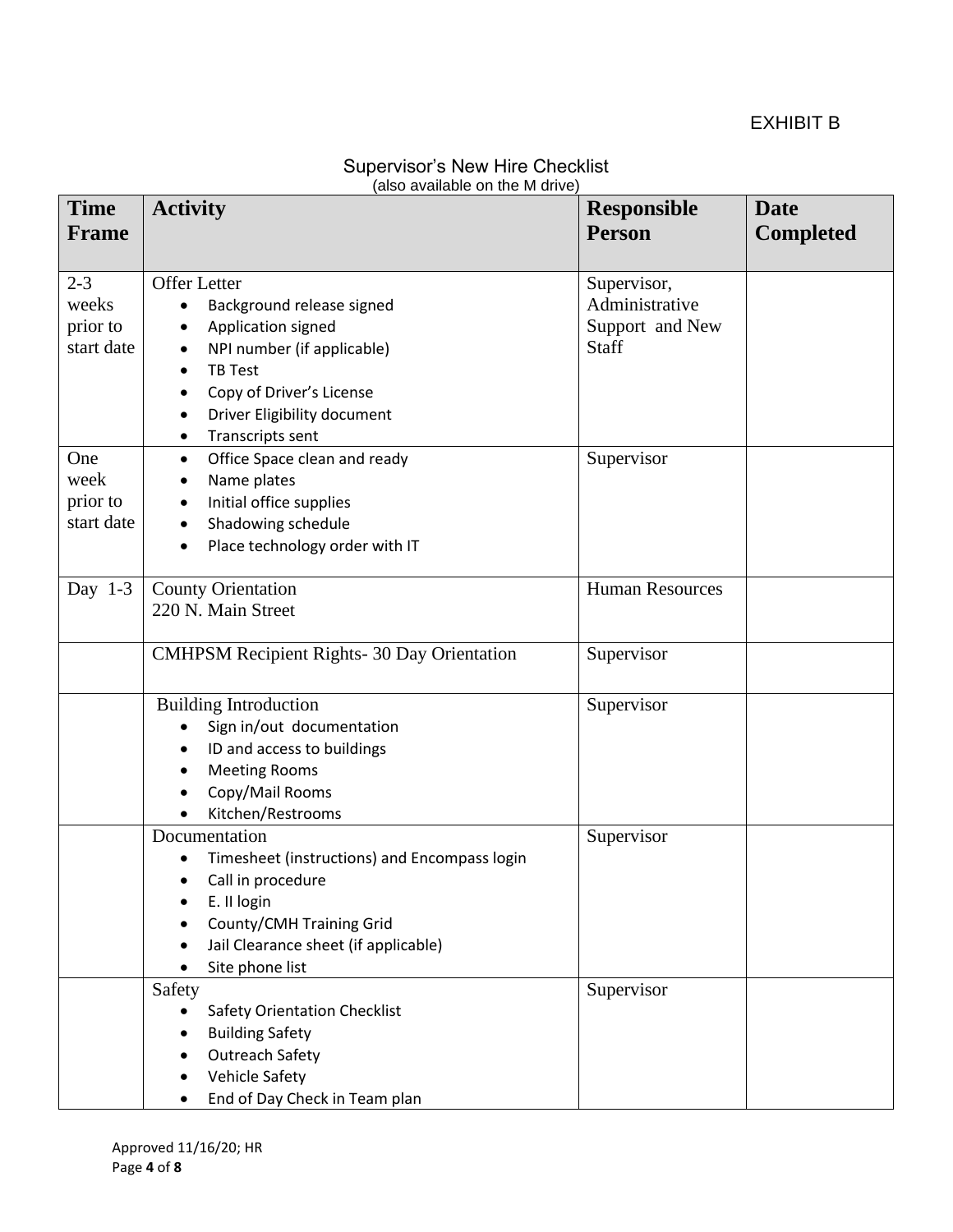| $\bullet$<br>$\bullet$                                        | <b>MSDS</b> sheets<br>Safety card for badge holder                                                                                                                                                                                                                                                  |            |
|---------------------------------------------------------------|-----------------------------------------------------------------------------------------------------------------------------------------------------------------------------------------------------------------------------------------------------------------------------------------------------|------------|
| $\bullet$<br>$\bullet$<br>$\bullet$<br>$\bullet$<br>$\bullet$ | <b>Team Introduction</b><br>Introduce to available Team members<br>Introduce to other employees sitting around new<br>staff<br>Introduce to program team and PA (and other PAs<br>as available)<br>Introductions to Reception staff<br>Email to all staff (use I-cmh) with introduction of<br>staff | Supervisor |
| $\bullet$<br>$\bullet$                                        | <b>Staff Responsibility:</b><br>Check Login (Windows)<br>E. II login<br>Communication-instructions for:<br>Outlook set up<br>$\circ$<br>Email signature<br>$\circ$<br>Voice mail set up<br>$\circ$                                                                                                  | New staff  |

| Week 1 | Orientation                                        | Supervisor |  |
|--------|----------------------------------------------------|------------|--|
|        | <b>Building policies</b>                           |            |  |
|        | Use of County Cars<br>٠                            |            |  |
|        | Request Gas Pin- email Nancy Heine<br>٠            |            |  |
|        | Mileage/Expense form<br>$\bullet$                  |            |  |
|        | Outlook                                            |            |  |
|        | Room scheduling (reservation instructions)<br>٠    |            |  |
|        | Intro to other CMH Teams                           |            |  |
|        | Telephone/ cell phone (Update eCentral profile     |            |  |
|        | with office and/or cell phone number)              |            |  |
|        | Email                                              |            |  |
|        | <b>Team Activities</b>                             | Supervisor |  |
|        | Shadow Team Staff (if applicable)                  |            |  |
|        | Shadowing checklist<br>$\circ$                     |            |  |
|        | Program Learning Objectives checklist<br>$\circ$   |            |  |
|        | Receive Initial Case list                          |            |  |
|        | Introduction to CMH Administration                 |            |  |
|        | Tour of other service sites or community locations |            |  |
|        | Expectations                                       | Supervisor |  |
|        | Work Rules (key policies)                          |            |  |
|        | Dress code<br>$\Omega$                             |            |  |
|        | Hours/lunch times<br>$\circ$                       |            |  |
|        | Schedule of clinical coverage                      |            |  |
|        |                                                    |            |  |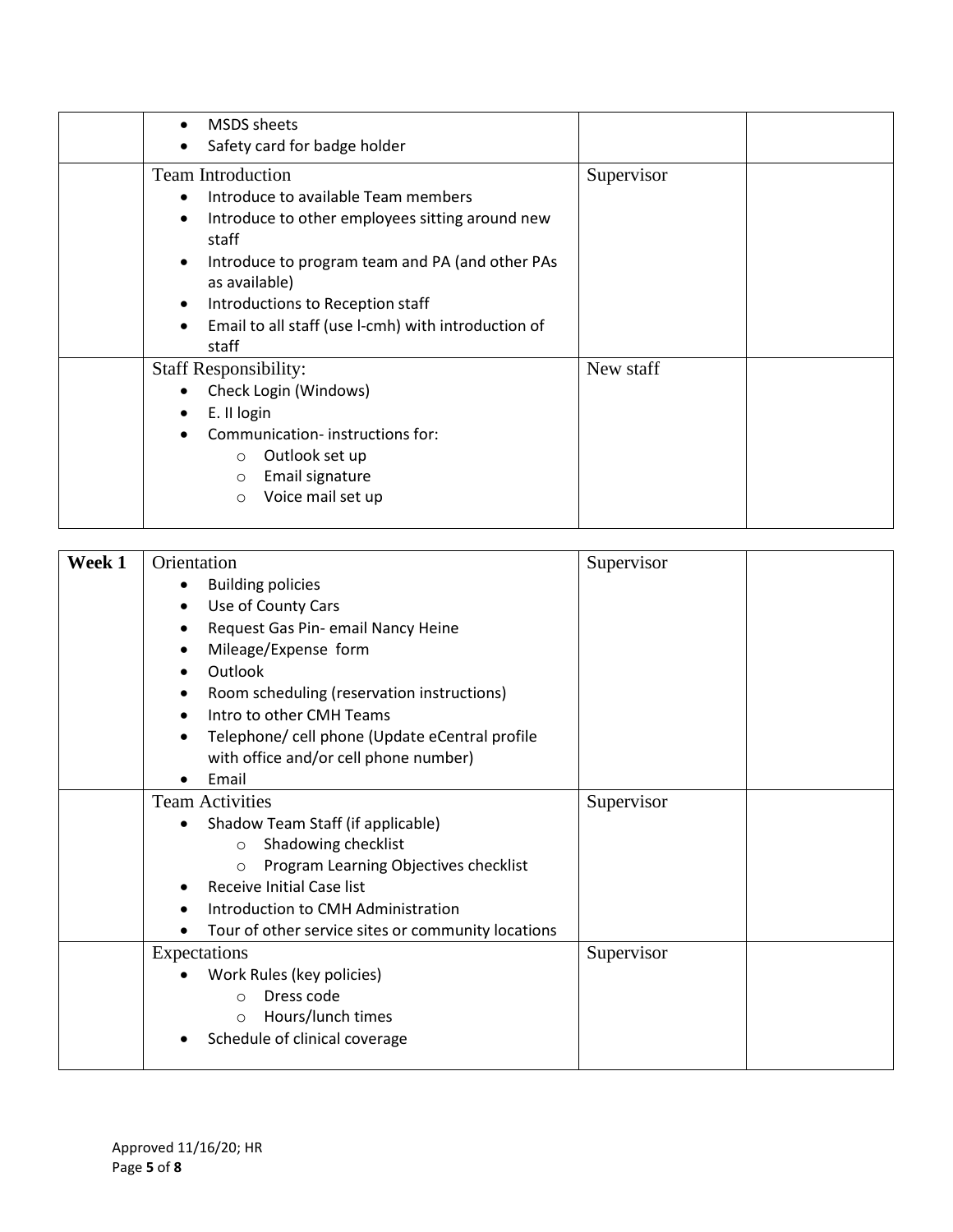|                         | Mobile Technology-IT will set up a meeting time                                                                                                                                                                                                                                                                                                                                                                                                                                                   | Supervisor notifies<br>IT      |
|-------------------------|---------------------------------------------------------------------------------------------------------------------------------------------------------------------------------------------------------------------------------------------------------------------------------------------------------------------------------------------------------------------------------------------------------------------------------------------------------------------------------------------------|--------------------------------|
|                         |                                                                                                                                                                                                                                                                                                                                                                                                                                                                                                   |                                |
| <b>Weeks</b><br>$2 - 4$ | <b>Documentation Expectations</b><br>Clinical documentation time (24 hours)<br>Incident Reporting (Power Point)<br>٠<br><b>Progress Notes</b><br><b>Wellness Notes</b>                                                                                                                                                                                                                                                                                                                            | Supervisor                     |
|                         | Set up meetings with other teams:<br>Adult MI- J. Halliday, J. Stacy, J. Lembesis, S.<br>$\bullet$<br>Edwards<br>DD Teams - R. Dronamraju, J. Lovelace, T. Wells<br>Health & Wellness Team- B. Hagaman<br><b>ACT-N. Rahn</b><br>Residential- K. Hoener<br>PATH- J. Stacy<br>J-PORT-M. Sheng<br>Vocational- D. Owen, L. Sattler, D. Chisholm<br>Therapy- J. Lovelace<br>Access/Crisis - M. Tasker, J. Patania<br>Youth and Family Services - C. Horning-Hapeman,<br>B. Brookens-Harvey, J. Thurman | <b>New Staff</b>               |
|                         | CMH New Employee Orientation (within 30)<br>$\bullet$<br>days)-<br>Third Thursday of the month from 1:30pm-4:30pm at 555 Towner<br>Register for or Complete additional required<br>training                                                                                                                                                                                                                                                                                                       | <b>New Staff</b>               |
|                         | Caseloads<br>Introduction letters/calls to consumers (if<br>applicable)<br><b>Case Reviews</b><br>Complete transfer forms/documentation<br><b>Community Resource list</b>                                                                                                                                                                                                                                                                                                                         | New Staff                      |
|                         | Meetings<br>Set up ongoing supervision<br>Schedule of standing meetings                                                                                                                                                                                                                                                                                                                                                                                                                           | <b>New</b><br>Staff/Supervisor |
| End of<br>Month 1       | <b>30 day Initial Assessment</b><br>(New Hire Evaluation tool)<br>Use of New Hire Evaluation tool <i>optional</i> for new hires<br>Use of New Hire Evaluation tool mandatory for<br>transfers                                                                                                                                                                                                                                                                                                     | Supervisor                     |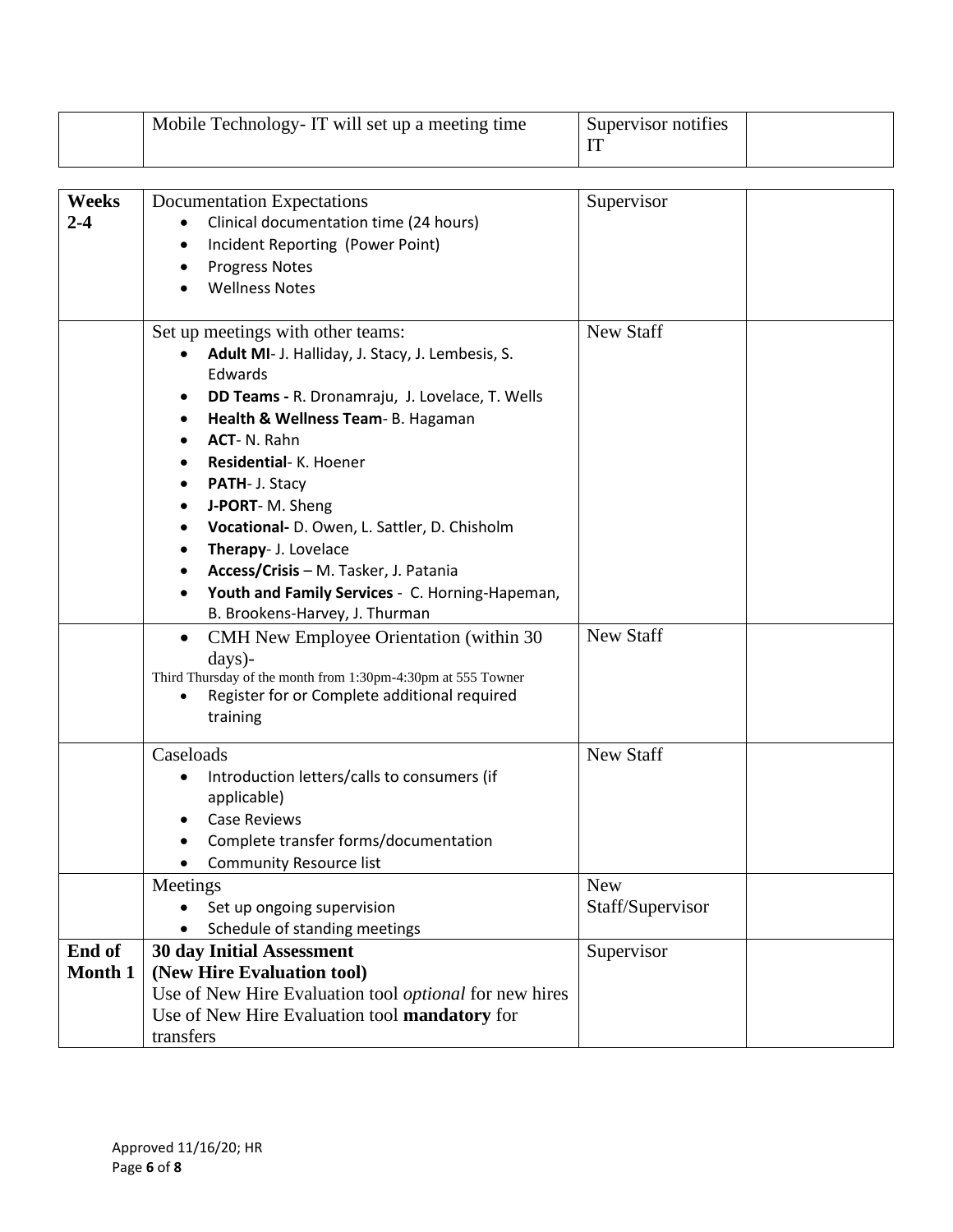| Month 2<br>and 3 | Review                                                                                                                                                                                                                                                                              | Supervisor |  |
|------------------|-------------------------------------------------------------------------------------------------------------------------------------------------------------------------------------------------------------------------------------------------------------------------------------|------------|--|
|                  | Receive all cases<br>$\bullet$<br>Job description (G:\HRS\JOBSDESC\Community<br>$\bullet$<br>Mental Health)<br>Develop Work plan<br>$\bullet$<br>Policies and Procedures                                                                                                            |            |  |
|                  | Supervisor shadows staff (to ensure staff is meeting<br>competencies on face-to-face encounters)                                                                                                                                                                                    | Supervisor |  |
|                  | Trainings Review - Verify that staff have completed or<br>registered for County/CMH trainings.<br>(Instructions for pulling/reading a transcript)<br>• Relias User Cheat Sheet<br>PD Made EZ User Cheat Sheet<br>$\bullet$<br>• PD Made EZ detailed instructions for<br>Supervisors | Supervisor |  |

| Month 3                                 | 90 day check in<br>Use of Clinical Competencies checklist and New Hire<br>Evaluation tool <b>mandatory</b> for new hires<br>Use of Clinical Competencies checklist and New Hire<br>Evaluation tool strongly recommended for transfers as<br>final evaluation, in conjunction with required County<br>evaluation.<br>DUE DATE: | Supervisor and New<br><b>Staff</b> |
|-----------------------------------------|-------------------------------------------------------------------------------------------------------------------------------------------------------------------------------------------------------------------------------------------------------------------------------------------------------------------------------|------------------------------------|
| Month 5                                 | <b>Final Probation Period Review</b><br>Use of New Hire Evaluation tool strongly recommended<br>for new hires as preparation for final evaluation.<br>DUE DATE:                                                                                                                                                               |                                    |
| (Just<br>prior to<br>end of)<br>Month 6 | <b>Evaluation /Status Determination</b><br><b>Required:</b> complete County's evaluation tool by logging<br>into EZ as you normally would to complete a new<br>evaluation and selecting "probationary" as the type.<br>DUE DATE:                                                                                              | Supervisor and New<br><b>Staff</b> |

This checklist is part of the employee's credentialing file. **Send a copy of this completed checklist to "CMH HR" at 555 Towner.**

Employee's Name (print)

Employee's Signature Date

Supervisor's Signature Date